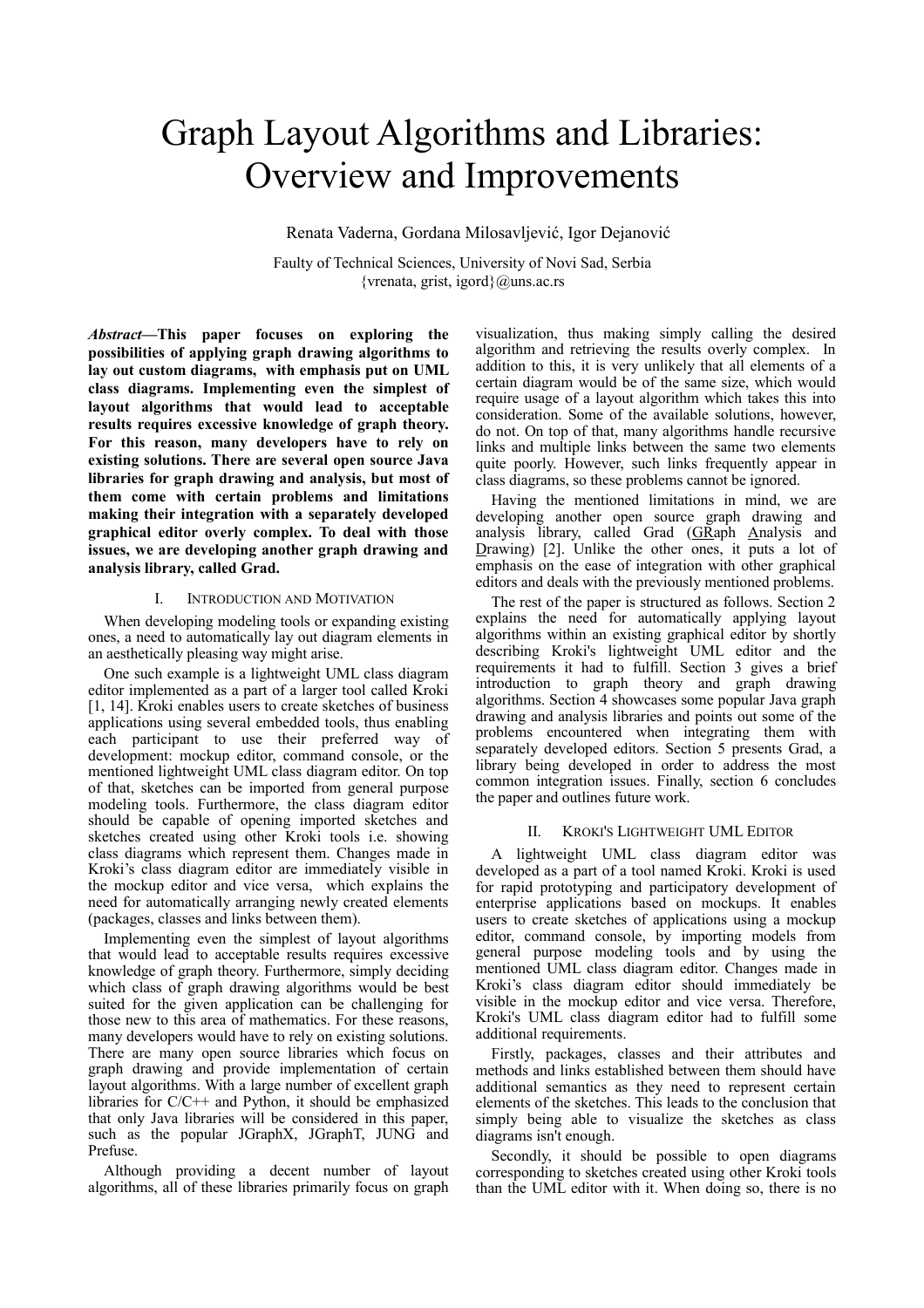data available regarding positions of the UML classes formed from certain elements of the sketch. Therefore, a layout algorithm must be automatically performed. Without that, users would have to lay out the diagrams manually. Since these diagrams can be quite large, placing all of the elements in the desired positions would drastically slow down the use of the Kroki tool.

## III. BASIC GRAPH THEORY CONCEPTS AND GRAPH DRAWING ALGORITHMS

In the following section, a short introduction to graph drawing theory, as well as an overview of the most commonly used algorithms will be given.

## *A. Basic definitions*

A graph (V, E) is an ordered pair consisting of a finite set V of vertices and a finite set E of edges, that is, pairs (u,v) of vertices. A path is a sequence of distinct vertices,  $v_1, v_2,..., v_k$ , with  $k \ge 2$ , together with the edges  $(v_1, v_2,..., v_k)$  $v_2$  ),...,  $(v_{k-1}, v_k)$ . A cycle is a sequence of distinct vertices  $v_1, v_2,..., v_k$ , with  $k \geq 2$ , together with the edges  $(v_1, v_2,..., v_k)$  $v_2$  ),...,  $(v_{k-1}, v_k)$ ,  $(v_k, v_1)$  [3].

If edges are unordered pairs of vertices, then the graph is *undirected*. On the other hand, if edges are ordered pairs of vertices, the graph is *directed*. A graph is said to be *connected* if there is a path from any vertex to any other vertex in the graph. Graphs which are not connected are referred to as *disconnected*. Graphs which contain at least one cycle are called *cyclic* graphs, while the ones that do not are known as *acyclic*. A graph is *simple* if it doesn't contain any edges that join a vertex to itself (loops) or more than one edge connecting the same two vertices (multiple edges). Graphs which permit multiple edges are called *multigraphs*.

A drawing Γ of a graph G maps each vertex v to a distinct point  $\Gamma(v)$  of the plane and each edge (u, v) to a simple open Jordan curve  $\Gamma(u, v)$  with endpoints  $\Gamma(u)$  and Γ(v) [3]. A drawing is *planar* if no two distinct edges intersect except, possibly, at common endpoints. Some algorithms for constructing drawings of graphs are only designed for special classes of graphs, like trees, (simple, undirected, connected acyclic graphs), planar graphs (graphs which can be drawn in a plane without edges crossing), or directed acyclic graphs, while the other ones even work for general graphs.

#### *B. An overview of graph drawing algorithms*

An overview of the most popular classes of graph drawing algorithms will be given in the next couple of paragraphs. More detailed descriptions of them can be found in [3].

**Tree drawing** is one of the best studied areas of graph drawing. That is not surprising since automatic generation of drawings of trees finds many practical applications. All trees are planar, which means that it is always possible to construct drawings of them with no edge crossings. There are several time-efficient tree drawing strategies which allow creation of aesthetically pleasing drawings.

**A circular drawing** of a graph is its visualization with the following characteristics:

- the graph is partitioned into clusters
- the nodes of each cluster are placed onto the circumference of an embedding circle

each edge is drawn as a straight line

These algorithms have many application, especially in tools that manipulate networks.

**A rectangular drawing** of a plane graph is a drawing of it in which each vertex is drawn as a grid point on an integer grid and each edge is drawn as a sequence of alternate horizontal and vertical line segments along the grid. These algorithms find applications in circuit layouts,  $database$  and entity-relationship diagrams floorplanning.

**Force-directed algorithms** are among the most important classes of graph drawing algorithms. They are very flexible and can be used to calculate layouts of all simple undirected graphs. They calculate the layout of the graph using only information contained within the structure of the graph itself. Graphs drawn with these algorithms tend to be aesthetically pleasing, exhibit symmetries, and tend to produce crossing-free layouts for planar graphs. There are many force-driven algorithms, with Tutte's 1963 barycentric method being considered to be the first one. The most popular ones include Kamada and Kawai [4] and Fruchterman-Reingold [5].

**Hierarchical drawing algorithms** can be used when dealing with directed graphs (or *digraphs*) which represent hierarchies. Examples of hierarchies or nearhierarchies are, among others, class diagrams and function call graphs from software engineering. The main idea behind hierarchical methods is to modify force-directed methods to take into account edge directions, and use them to draw digraphs.

#### *C. Class diagrams as graphs*

Class diagrams can easily be viewed as graphs with the elements representing vertices and the links representing edges. They can have multiple links between the same two elements. On top of that, these diagrams can contain recursive links (links connecting one element to itself). Therefore, they can be viewed as multigraphs that can contain loops. These graphs can be planar, but there is no guarantee that that will be the case. The same goes for connectivity. Similarly, some class diagrams contain cycles, others are acyclic. Generally, class diagrams are directed, but this cannot be seen as a rule since links can, and often are navigable, but not always.

Having all of this in mind, as well as the descriptions of different types of graph drawing algorithms, it can be concluded that force-directed and hierarchical algorithms are most suitable for usage in class diagram layouters. However, simply performing these algorithms might not be enough to form an aesthetically pleasing drawing of a class diagram. Additional steps might have to be performed in order to show loops and multiple edges correctly.

#### IV. RELATED WORK

There are quite a few libraries for analyzing and drawing graphs for Java. In this section, some of the most popular ones will be briefly described, with the focus being on quantity and quality of the implemented graph layout algorithms. Furthermore, a few examples of how these algorithms can be used by some other projects will be given, accompanied by a short discussion regarding the complexity of such calls.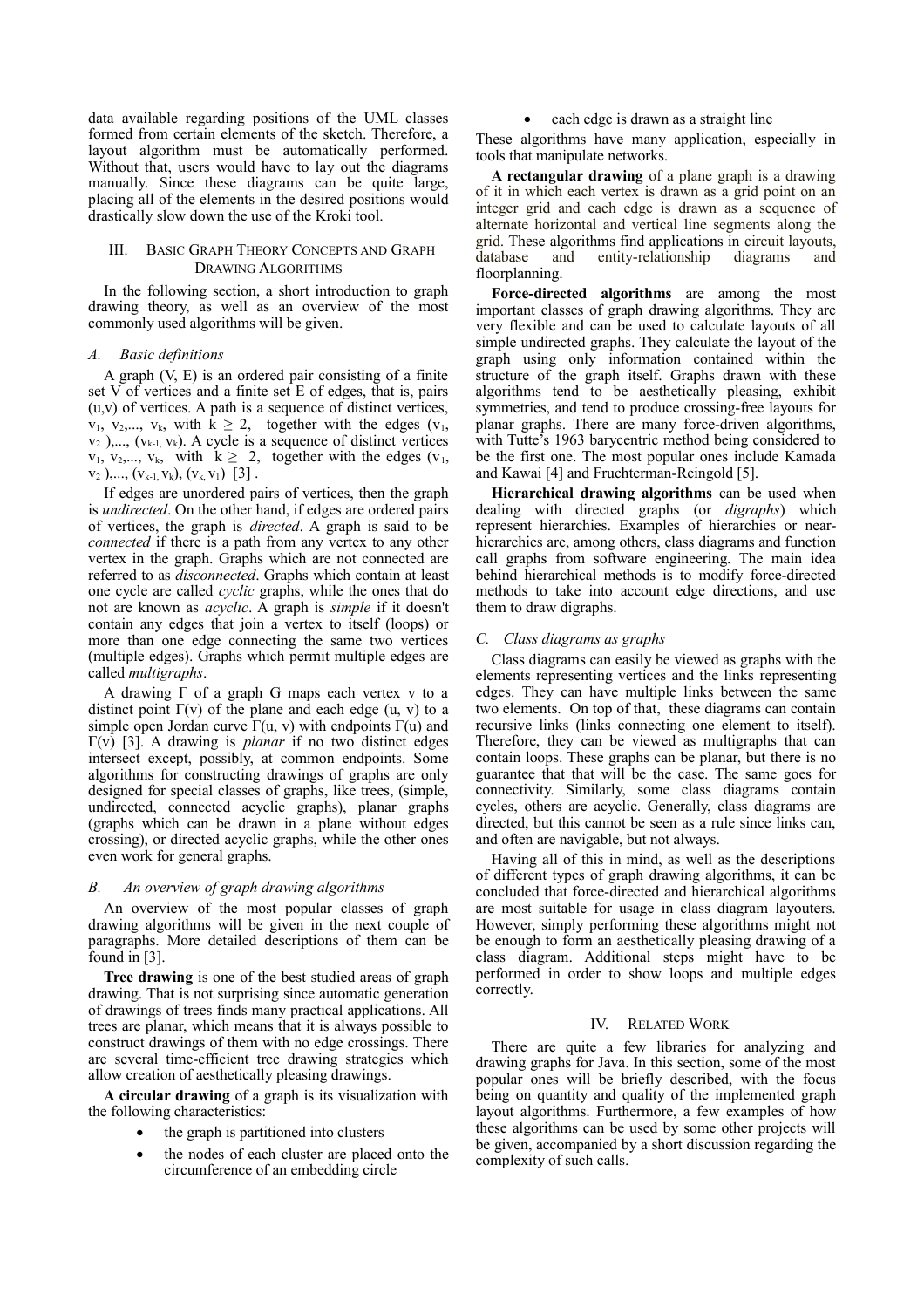## *A. A preview of the most widely used free graph libraries for Java*

The most widely known and used free graph libraries include JGraphT [6] and JGraph [7], JGraphX [7], Prefuse [8] and JUNG (Java Universal Network/Graph Framework) [9]. It can also be noted that there are some commercial solutions, such as yFiles from yWorks [10], but, since using them in most projects is not a likely possibility, they will not be considered in this paper. Furthermore, neither will tools that only generate images, such as GraphViz [11], since their layout algorithms cannot be integrated with already existing graphical editors.

All of these libraries focus on enabling users to model and analyze and/or visualize data that can be represented as a graph or a network. Apart from JGraphT, all projects put heavy emphasis on visualization, some even allowing users to interact with the created graphs. In the following passages a short preview of some of the most popular Java graph libraries will be given, followed by a discussion regarding how convenient or inconvenient it would be to integrate their layout algorithms with already existing tools for visualizing the given data.

**JGraphT** is a free Java graph library that provides mathematical graph-theory objects and algorithms [6]. It enables simple graph creation and offers implementations of a wide range of graph analysis algorithms, such as Dijkstra's shortest path, but does not provide any layout algorithms. In fact, it relies on **JGraph** for visualization. A notable problem which users of this particular combination of libraries face is that JGraphT only supports usage of an older version of JGraph. JGraph was significantly enhanced and rewritten from scratch in version 6, with even the name being changed to JGraphX [7]. However, JGraphT wasn't updated, still using the old version of the previously mentioned visualization library.

**JGraphX** is a Java Swing graph visualization library. It enables integration of interactive diagrams into larger Swing applications [7]. It is possible to customize certain properties of the graphs such as design of the vertices, labels of the edges, etc. Most importantly, it also provides a few layout algorithms meant to assist users in setting out their graph. Most notably, JGraphX implements one rather effective force-directed algorithm, a simulated annealing layout based on [12]. Moreover, it also provides implementations of a few different tree layouts.

**Prefuse** is another library set of tools for creating interactive data visualizations [8]. Its distinguishing feature is the ability to read data and create graphs directly from XML files and relational databases with only a line or two of code. When it comes to layout algorithms, Prefuse, like JGraphX offers a number of tree layouts, but also two force-directed ones, including the mentioned Fruchterman-Reingold.

**Java Universal Network/Graph Framework**, also known as JUNG, is a library that offers both the possibility of analyzing and visualizing graphs [9]. The current distribution of JUNG includes implementations of a number of algorithms from graph theory, data mining and social network analysis, but also provides a visualization framework. JUNG framework, while not containing the largest number of implementations of different layout algorithms out of the other mentioned alternatives, does implement more force-directed ones. In fact, JUNG provides an implementation of the previously

mentioned Fruchterman-Reingold algorithm and a slightly modified version of it, as well as Kamada-Kawai. However, it is quite complex to set custom sizes of the JUNG graph vertices.

## *B. Integration with existing graphical editors*

The problem which will be analyzed in this section is how to use layout algorithms provided by the mentioned libraries within an already existing graphical editor. To be more precise, within an existing class diagram editor, where sizes of the vertices play a significant role. With all of the graph drawing libraries putting strong emphasis on visualization, simply calling a layout algorithm and retrieving the results i.e. positions of the vertices and, if available, information about locations and shapes of the edges, can be quite complex.

Typically, in order to call a layout algorithm, it is necessary to provide an instance of the graph class, meaning that the application's data model has to be transformed into the suitable format. In addition to that, visualization components may have to be initialized, even though they won't be used. More importantly, implementations of layout algorithms and/or graph, vertex and edge classes have to be analyzed in search of a way of retrieving information about the vertices and edges following the execution of layout algorithms. Out of the mentioned libraries, JGraphX and JUNG provide the largest number and the most complex layout algorithms. For this reason, examples will cover integration with their algorithms.

It is worth mentioning that integration with Prefuse is even more complex. Prefuse enables simple creation of graphs directly from XML files and relational databases. While it is easy to see why these features could be put to good use in many projects, it is dynamical creation of graphs which is of importance in this particular case. That, however, is accomplished much harder. JGraphT - JGraph combination also won't be used in the examples, since it is now obsolete, like it was explained in the previous section.

Every diagram of Kroki's UML class editor contains a list of elements and links between them. Let's assume that prior to calling the layout algorithms, elements were already loaded into a list called *diagramElements*, while the links were all inserted into a list simply called *links*. An example of calling a JGraphX layout algorithm and retrieving positions of the vertices is shown in code listing 4.1.

Firstly, it can be noticed that creating graphs using already existing elements is a bit inconvenient as JGraphX graphs aren't parametrized and thus cannot contain vertices of any given class. Secondly, one must be quite familiar with how JGraphX works in order to get positions of the vertices once layout algorithms have finished calculating them.

Accomplishing the same using the JUNG framework is much simpler, which can be seen by analyzing code listing 4.2. However, it is necessary to initialize the visualization component in order to trigger execution of layout algorithms. Also, retrieving positions from layout algorithm after it was performed, while easy to do, is not well documented and can prove to be quite hard to discover.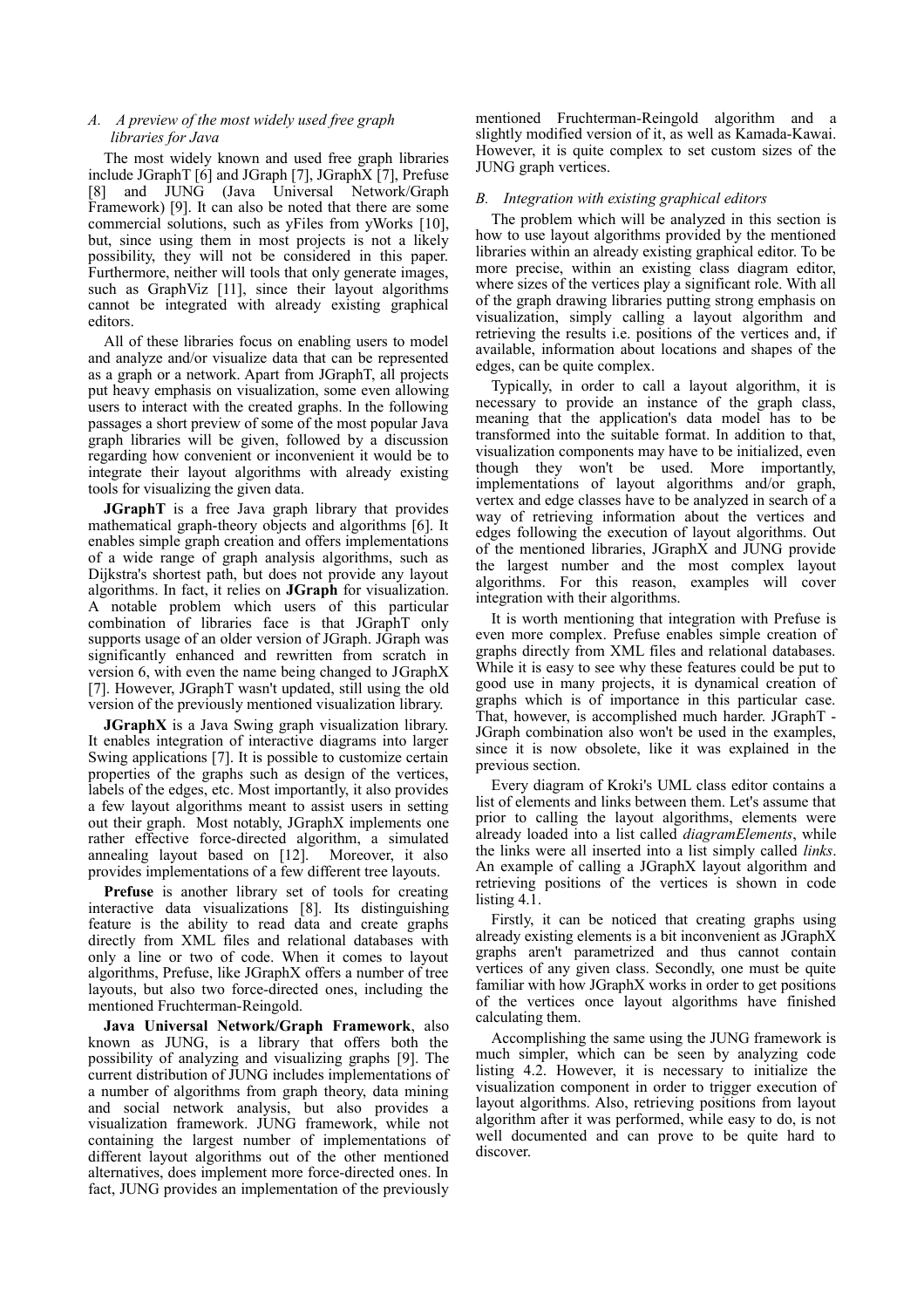```
mxGraph graph = new mxGraph();
 graph.getModel().beginUpdate();
 \begin{minipage}{.4\linewidth} \textbf{Object parent} = \textbf{graph.getDefaultParent();} \end{minipage}Map<GraphElement, Object> elementsJGraphXVerticesMap =
         new HashMap<GraphElement, Object>();
 try
 \overline{\mathcal{E}}for (GraphElement element : diagramElements){
         Object jgraphxVertex = graph.insertVertex(parent, null,
                  element, 0, 0, element.getSize().getWidth(),
                  element.getSize().getHeight());
         elementsJGraphXVerticesMap.put(element, jgraphxVertex);
     for (Link link : links){
         \overrightarrow{0}bject v1 = elementsJGraphXVerticesMap.get(link.getOrigin());
         Object v2 = elementsJGraphXVerticesMap.get(link.getDestination());
         graph.insertEdge(parent, null, null, v1, v2);
     \overline{\phantom{a}}finally{
     graph.getModel().endUpdate();
 mxOrganicLayout jgraphxOrganic = new mxOrganicLayout(graph);
 jgraphx0rganic.execute(parent);
 for (Object vertex : elementsJGraphXVerticesMap.values()){
     mxIGraphModel model = graph.getModel();
     mxGeometry geometry = model.getGeometry(vertex);
     //finally, we can get the x and y coordiates
     System.out.println(geometry.getX() + ", " + geometry.getY());
Code listing 4.1 Calling a JGraphX layout algorithm and retrieving the
                                     results
UndirectedSparseGraph<GraphElement, Link> graph =
          new UndirectedSparseGraph<GraphElement, Link>();
```

```
for (GraphElement element : diagramElements)
   graph.addVertex(element);
```

```
for (Link link : links)
   graph.addEdge(link, link.getOrigin(), link.getDestination());
```

```
FRLavout<GraphElement, Link> lavouter
       new FRLayout<GraphElement, Link>(graph);
```

```
//triggers layouting
new DefaultVisualizationModel<GraphElement, Link>(layouter);
```

```
for (GraphElement element : diagramElements){
    Point2D p = layouter.transpose(m(element));System.out.println(p);
\mathcal{E}
```
Code listing 4.2 Calling a JUNG layout algorithm and retrieving the results

Another limitation of the JUNG framework, which was already briefly mentioned, is the complexity of setting custom sizes of the vertices. A solution to this problem proposed in [13] includes the use of aspects and requires considerable knowledge of the framework. On the other hand, simply using the default sizes of the graph vertices when performing layout algorithms can ultimately lead to their overlapping. Elements of class diagram, of course, fall into this category, which limits direct applicability of the JUNG framework.

Furthermore, it must be stressed that, as discussed in the third section, class diagrams are multigraphs that can contain loops. If that is indeed the case, in addition to calling the algorithms of the chosen library, users would have to handle loops and set positions of the overlapping edges (which happens when the graph has several edges between the same two vertices) themselves. In addition to the already mentioned problems, many algorithms do not perform particularly well if disconnected graphs are passed to them. There is often too much free space between the disjoint parts of such graphs.

## V. GRAPH ANALYSIS AND DRAWING LIBRARY (GRAD)

The main motivation behind the project was to implement a variety of graph analysis and drawing algorithms and enable very simple integration with already existing graphical editors, which includes the possibility of calling the layout algorithms and retrieving the results very easily, while also being able to specify certain properties of the vertices, such as their sizes. It is worth mentioning that the current version of Grad also offers implementations of several graph analysis algorithms, such as planarity testing and graph traversal. However, they are not the main focus of this paper and will not be described in more detail. All examples of diagrams that will be shown in this section were created using Kroki's lightweight UML editor.

# *A. Layouting implementation*

At the moment, there are five different layout algorithms available: three force-directed ones, one circular and the so-called box layout, which places elements in a table-like structure. Special attention was given to graphs with loops and multiple edges, enabling any custom class diagram to be arranged in an aesthetically satisfying way, with no edges overlapping. The problem that was mentioned in the previous section, regarding disconnected graphs was also addressed. Parts of these graphs are arranged separately and positioned in such way that they are neither too far apart from each other, nor too close. In the following passages, examples of class diagrams arranged using different layout algorithms will be shown.

The three currently provided **force-directed algorithms** are Kamada-Kawai, Fruchterman-Reingold and the basic spring algorithm. After performing these algorithms, additional steps are taken to make sure that no vertices are overlapping. If distances between any two vertices are smaller than the specified limit, their positions are adjusted. Users can set the limit themselves before calling layout algorithms. If they do not choose to do so, a predefined value is used. An example of an arranged class diagram with recursive links and two links between classes "Panel6" and "Panel2" using Kamada-Kawai algorithm is shown in Figure 5.1.



Figure 5.1 An example of a class diagram arranged using Kamada-Kawai algorithm

Like it was mentioned in section 3, force-directed algorithms tend to produce crossing-free layout for planar graphs. Looking at Figure 5.1, it can be noticed that this indeed is the case here. Also, the two links between the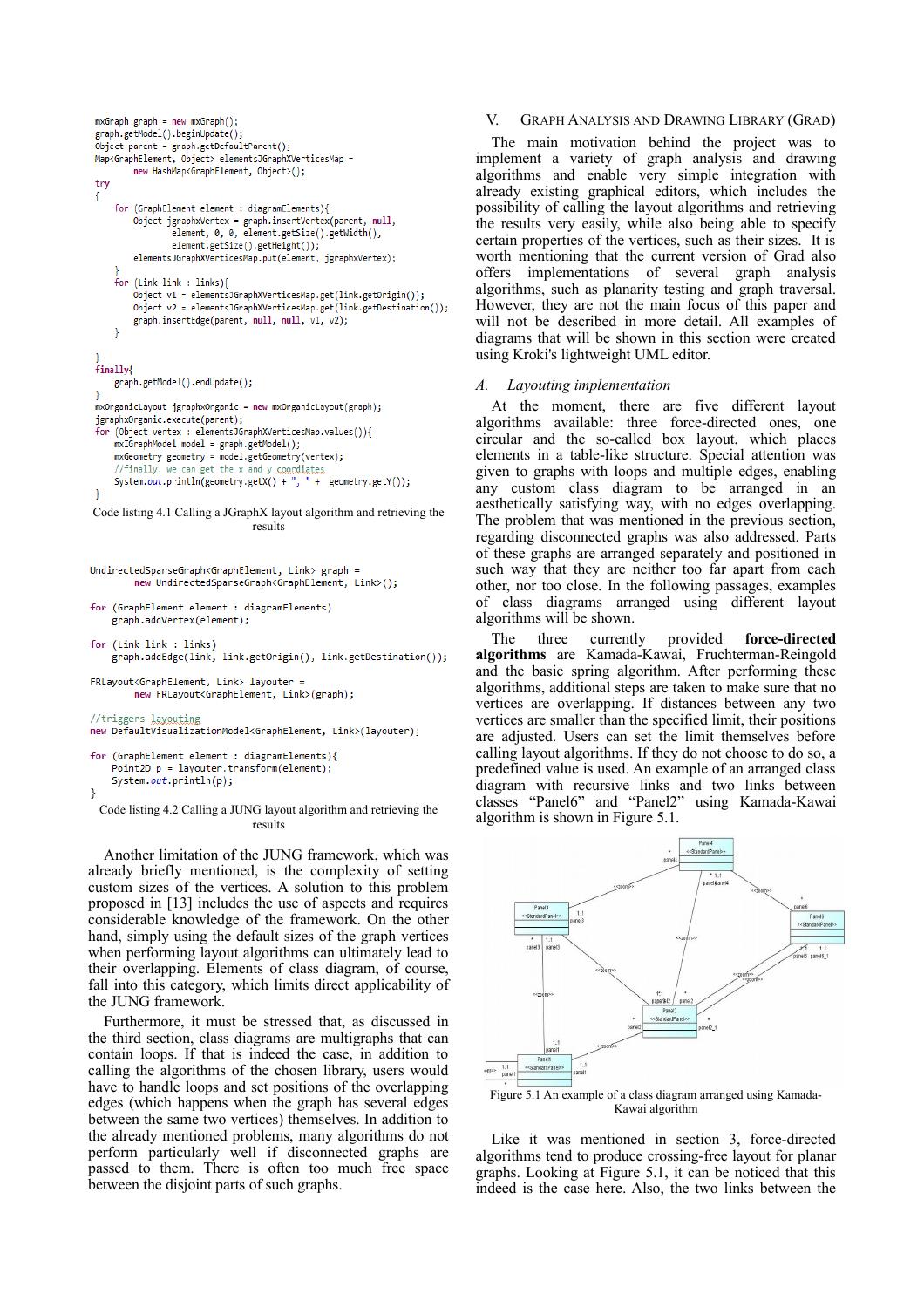same two classes don't overlap, and the recursive link connecting "Panel1" with itself is not hidden beneath the class.

**Circular layout** places vertices onto the circumference of an embedding circle. If the graph is biconnected (a graph which remains connected if any vertex is deleted), additional preprocessing is performed in order to minimize the number of crossings. The preprocessing involves calculation of the best possible order of vertices. An example of a class diagram arranged using the circular graph drawing algorithm is shown in Figure 5.2. Implementation of an algorithm for drawing nonbiconnected graphs on multiple embedding circles is planned for future releases of Grad.



graph drawing algorithm

**Box layout** places vertices in a table-like structure. The basic idea is to position a predefined number of vertices in one row, before continuing to the next one. Sizes of the vertices are taken into account when calculating heights of the rows and widths of the columns in order to prevent the vertices from overlapping. The number of vertices in a row can be adjusted by the user before executing the algorithm. If a class diagram is organized in such way that it contains a large number of packages on the first level, this layout is by far the best choice. An example of such usage is shown in Figure 5.3.



Figure 5.3 Using box layout to organize a diagram containing only packages

#### *B. Integration with existing graphical editors*

Grad can easily be used in combination with already existing graphical editors. In fact, the ease of integration was one of the project's main requirements.

The central class, which represents a graph, is parametrized, which means that it is safe to use just about any two classes as types of vertices and edges. The only requirement that must be fulfilled is that these classes have to implement appropriate interfaces (called *Vertex* and *Edge*), making it possible to easily specify properties of the vertices and edges (e.g. sizes of the vertices) which will later be used by the layout algorithms.

When calling a layout algorithm, one only needs to pass lists of vertices and edges, and not the already created graph since it will automatically be created later. Moreover, an object containing maps of vertices and edges and their positions is returned. Therefore, all information needed to position the editor's elements is obtained with no additional effort. Like it was already mentioned, Grad puts emphasis on properly handling loops and multiple edges. For this reason, edges can contain multiple segments whose endpoints are returned. A class diagram encapsulating previously explained is shown in Figure 5.4.



Figure 5.4 A part of Grad's model showing classes and interfaces needed for integration with other tools

It should be stressed that there is no need to dig deeper into Grad's implementation, to instantiate a visualization component or anything along those lines in order to call a layout algorithm and retrieve the results. To demonstrate that it is truly easy to do so, an example of calling the Kamada-Kawai graph drawing algorithm is shown in code listing 5.1. It is assumed that we have the same lists of elements and links like in chapter 4 at our disposal.



It can also be noted that it even isn't necessary to instantiate a class implementing the desired algorithm, as seen in code listing 5.1. The users only need to select an enumeration value which corresponds to their algorithm